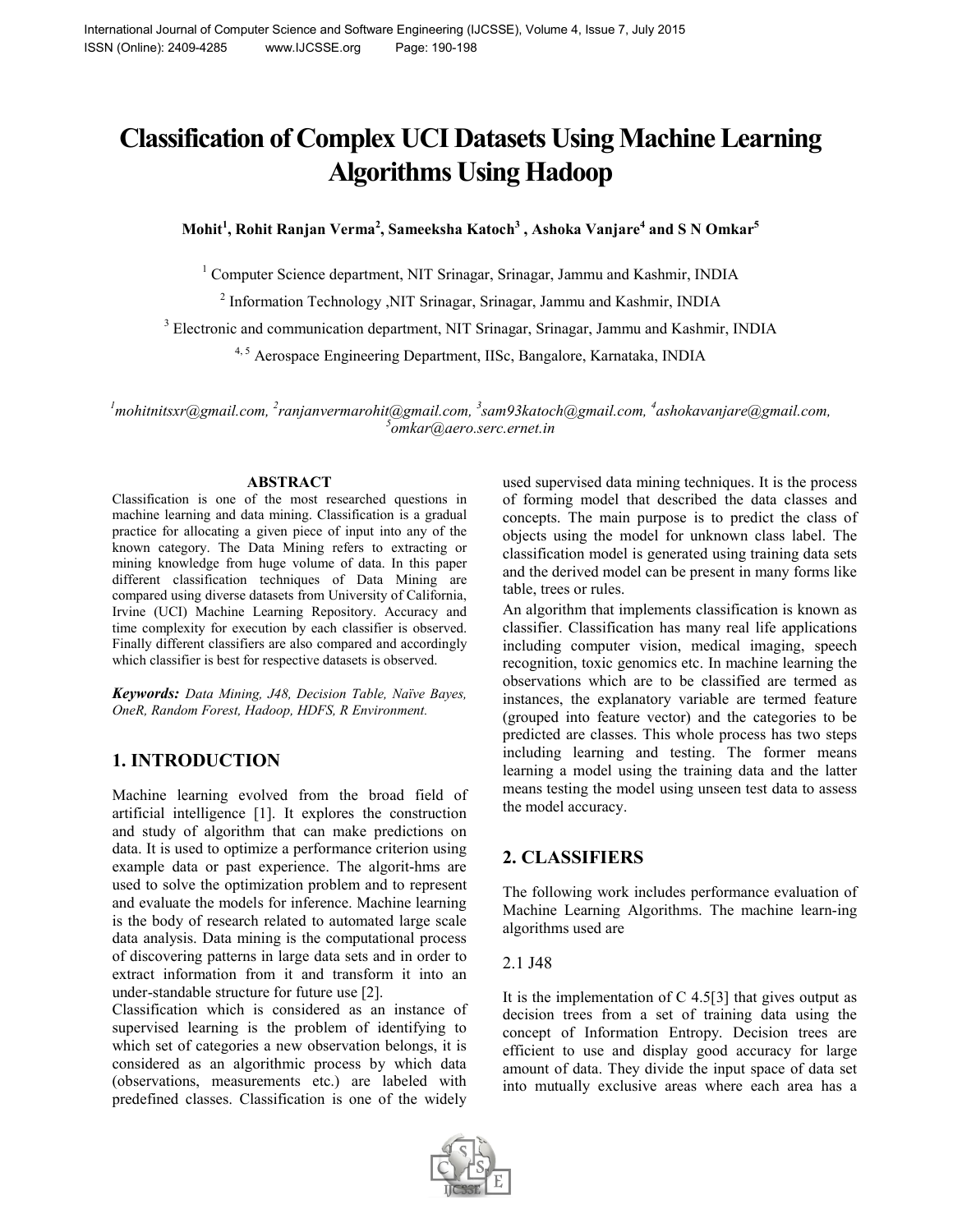label, a value or an action to describe or to elaborate its data points. At each node of the tree, C 4.5 chooses one attribute of the data that most effectively splits its set of samples into subsets enriched in one class or the other.

#### 2.2 Decision Tables (DTs)

Decision tables are used as tabular representation for describing and analyzing situations. The decision i.e. action is taken depends upon number of conditions and their interrelationships. Various forms of interaction are used to make this visualization more useful than other static designs. Many decision tables include in their condition alternatives the [don'tcare](http://en.wikipedia.org/wiki/Don%27t-care_term) symbol, a hyphen. Using don'tcares can simplify decision tables, especially when a given condition has little influence on the actions to be performed. In some cases, entire conditions thought to be important initially are found to be irrelevant when none of the conditions influence which actions are performed [4].

#### 2.3 Naïve Bayes

The Naive Bayesian classifier is based on Bayes' theorem with independence assumptions between predictors. A Naive Bayesian model is easy to build, with no complicated iterative parameter estimation which makes it particularly useful for very large datasets. Despite its simplicity, the Naive Bayesian classifier often does surprisingly well and is widely used because it often outperforms more sophisticated classification methods.

#### 2.3.1Algorithm

Bayes theorem provides a way of calculating the posterior probability,  $P(c|x)$ , from  $P(c)$ ,  $P(x)$ , and  $P(x|c)$ . Naïve Bayes classifier assume that the effect of the value of a predictor  $(x)$  on a given class  $(c)$  is independent of the values of other predictors. This assumption is called class conditional independence.



 $P(c | X) = P(x_1 | c) \times P(x_2 | c) \times \cdots \times P(x_n | c) \times P(c)$ 

- $P(c|x)$  is the posterior probability of *class* (*target*) given *predictor* (*attribute*).
- *P*(*c*) is the prior probability of *class*.
- $P(x|c)$  is the likelihood which is the probability of *predictor* given *class*.
- *P*(*x*) is the prior probability of *predictor*.

#### 2.4 REPTree

REPTree is a fast decision tree learner which builds a decision/regression tree

- Using information gain as the splitting criterion, and prunes it using reduced error pruning.
- It only sorts values for numeric attributes once. Missing values are dealt with using C4.5's
- Method of using fractional instances [5].

#### 2.5 MULTILAYER PERCEPTRON

A multilayer perceptron (MLP) is a feedforward artificial neural network model that maps sets of input data onto a set of appropriate outputs. A MLP consists of multiple layers of nodes in a directed graph, with each layer fully connected to the next one. Except for the input nodes, each node is a neuron (or processing element) with a nonlinea-r activation model.MLP utilizes a supervised learn-ing technique called back propagation for training the network. MLP is a modification of the standard linear perceptron and can distinguish data that are not linear separable.





MLPs were a popular machine learning solution in the 1980s, finding applications in diverse fields such as speech recognition, image recognition, and machine translation software but since the 1990s have faced strong competition from the much simpler (and related) support vector machines.

#### 2.6 AdaBoost

Short for "Adaptive Boosting", is a machine learning meta-algorithm formulated by Yoav Freund and Robert Schapire. It can be used in conjunction with many other types of learning algorithms to improve their performance. The output of the other learning

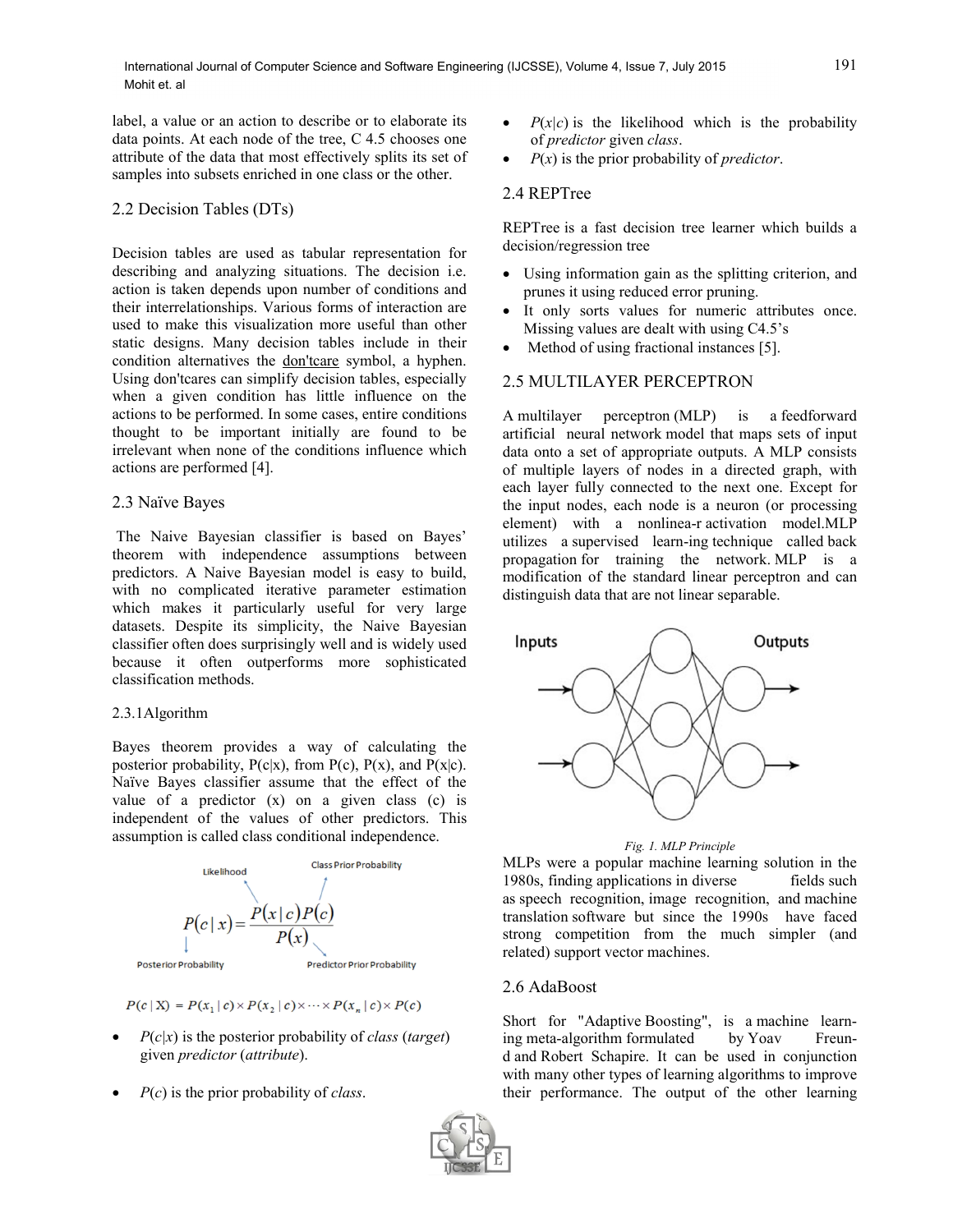algorithms ('weak learners') is combined into a weighted sum that represents the final output of the boosted classifier. AdaBoost is adaptive in the sense that subsequent weak learners are tweaked in favor of those instances misclassified by previous classifiers. AdaBoost is sensitive to noisy data and outliers. In some problems, however, it can be less susceptible to the overfitting problem than other learning algorithm-s. The individual learners can be weak, but as long as the performance of each one is slightly better than random guessing (i.e., their error rate is smaller than 0.5 for binary classification), the final model can be proven to converge to a strong learner.

#### 2.7 OneR

OneR, short for "One Rule", is a simple, yet accurate, classification algorithm that generates one rule for each predictor in the data, then selects the rule with the smallest total error as its "one rule". To create a rule for a predictor, we construct a frequency table for each predictor against the target. It has been shown that OneR produces rules only slightly less accurate than state-ofthe-art classification algorithms while producing rules that are simple for humans to interpret.

#### 2.8 Random forest

Random forests are an ensemble learning method for classification, regression and other tasks, that operate by constructing a multitude of decision trees at training time and outputting the class that is the mode of the classes (classification) or mean prediction (regression) of the individual trees. Random forests correct for decision trees' habit of overfitting to their training set.

Each tree is grown as follows:

- 1. If the number of cases in the training set is N, sample N cases at random - but *with replacement*, from the original data. This sample will be the training set for growing the tree.
- 2. If there are M input variables, a number  $m < M$  is specified such that at each node, m variables are selected at random out of the M and the best split on these m is used to split the node. The value of m is held constant during the forest growing.
- 3. Each tree is grown to the largest extent possible. There is no pruning.

# **3. DATASET DESCRIPTION**

# 3.1 Iris

It has 150 instances, 4 attributes namely sepal length, sepal width, petal length and petal width and 3 classes namely iris setosa, iris virginica, and iris versicolor.

## 3.2 Soybean

It is the description of Soybean disease**.** It has 683 instances, 35 attributes and 19 classes.

## 3.3 Vote

This data set includes votes for each of the U.S. House of Representatives Congressmen on the 16 key votes identified by the CQA. The CQA lists nine different types of votes: voted for, paired for, and announced for (these three simplified to yea), voted against, paired against, and announced against (these three simplified to nay), voted present, voted present to avoid conflict of interest, and did not vote or otherwise make a position known (these three simplified to an unknown disposition). **.**It has 435 instances, 16 attributes and 2 classes namely democrat and republican.

3.4 Glass Identification Dataset

It has 9 attributes (Refractive index, Sodium, Pottasium, Magnesium, Aluminium, calcium, Silicon, Barium and iron content) and consist of 214 instances of 7 different classes namely Building windows Float proceesed glass, Vehicle windows float processed glass, Buliding windows non-float processed glass , vehicle windows non-float processed glass, containers non-window glass, table ware non-window glass and headlamps non – window glass.

# 3.5 Connect-4

This database contains all legal 8-ply positions in the game of connect-4 in which neither player has won yet, and in which the next move is not forced. x is the first player; o the second. The outcome class is the game theoretical value for the first player. It has 67557 instances, 42 attributes and 3 classes namely win, loss, draw. Missing Attribute Values: None Class Distribution: 44473 win(65.83%), 16635 loss(24.62%), 6449 draw(9.55%).

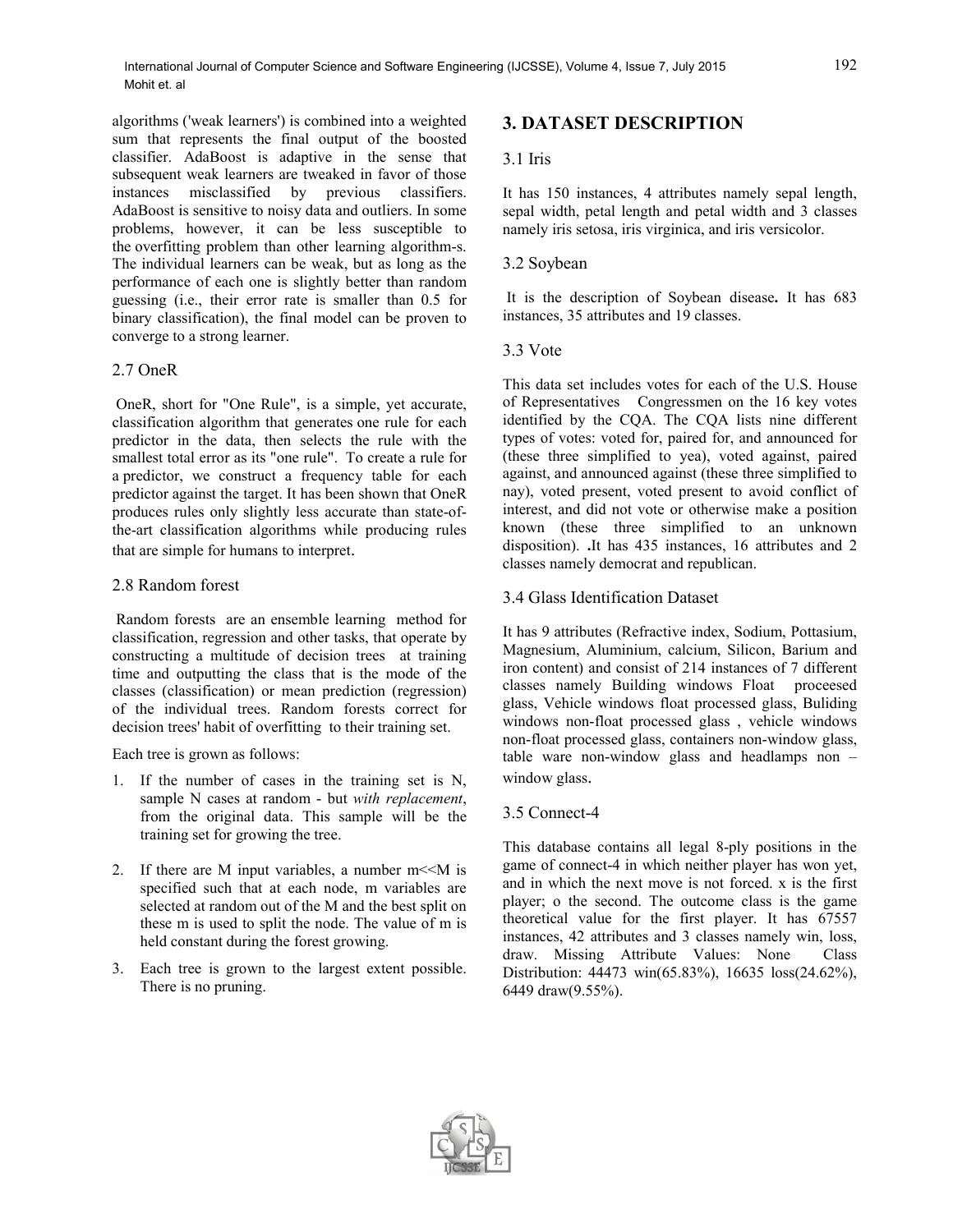#### 3.6 Covertype

Predicting forest cover type from cartographic variables only (no remotely sensed data). The actual forest cover type for a given observation (30 x 30 meter cell) was determined from US Forest Service (USFS) Region 2 Resource Information System (RIS) data. Independent variables were derived from data originally obtained from US Geological Survey (USGS) and USFS data. Data is in raw form (not scaled) and contains binary (0 or 1) columns of data for qualitative independent variables (wilderness areas and soil types). It has 581012 instances, 54 attributes and 7 Classes: namely 1:Spruce/Fir, 2:Lodgepole,Pine, 3:PonderosaPine, 4:Cottonwood/Willow, 5:Aspen, 6:Douglas-fir, 7:Krummholz

# 3.7 PENDIGITS

It has Pen-Based Recognition of Handwritten Digits. It has 3498 instances, 16 attributes and 10 classes.

# **4. Methodology**

#### 4.1 Hadoop

Its a software/library [6] of highly scalable frameworks that allows for distributed processing of large datasets across clusters of computers using a simple programming model. Internally Hadoop is a java implementation of map reduce[7] ,which is a popular software architecture that facilitates processing of large amount of data in a distributed fashion. The application creates its own mapper and reducer implementations, register the mapper and reducer classes into a Hadoop job, indicate the location of the input and output and preprocess it to the Hadoop framework .The framework takes care of reading the data from the input location, invokes the mapper and reducer application classes when needed in a concurrent and distributed fashion and writes the result to the output locations. Hadoop input and output are always read from the Hadoop Distributed File System (HDFS).

#### 4.2 Hdfs

HDFS[8] is a distributed, scalable and handy file system written in java for the Hadoop framework. It is the file system component of Hadoop. It stores file system metadata and applications data separately. As in the other distributed file system such as **PVPS**,**GFS, HDFS**  stores metadata on a keen server called the namenode. The application data are stored on other machines called datanodes. All machines are totally connected with the

servers and communi-cate with each other using TCPbased protocols.

HDFS basically follows the "master-slave architecture" and has the following elements:

#### 4.2.1 Datanode

These nodes manage the data storage of their system and perform the following operations:

- Perform read-write operations on the file systems, as per client request.
- Perform operations such as block creation, deletion, and replication according to the instructions of the namenode.
- It also reduces the data loss and prevents corruption of the file system.
- 4.2.2 Namenode

The system having the namenode acts as the master server and it does the following tasks:

1.Manages the file system name space.

2.This node maintains the index and location of every data node.

3.Regulates client's access to files.

4.It also executes file system operations such as renaming, closing, and opening files and directories.

#### 4.2.3 Block

The data is stored in the files of the HDFS. This file in the file system will be divided into one or more segments and/or stored in individual data nodes. These file segments are called as blocks. In other words, the minimum amount of data that HDFS can read or write is called a *Block.* The default block size is 64MB, but can be increased as per the need to change in HDFS configuration.



*Fig. 2. Hadoop Cluster Architecture*

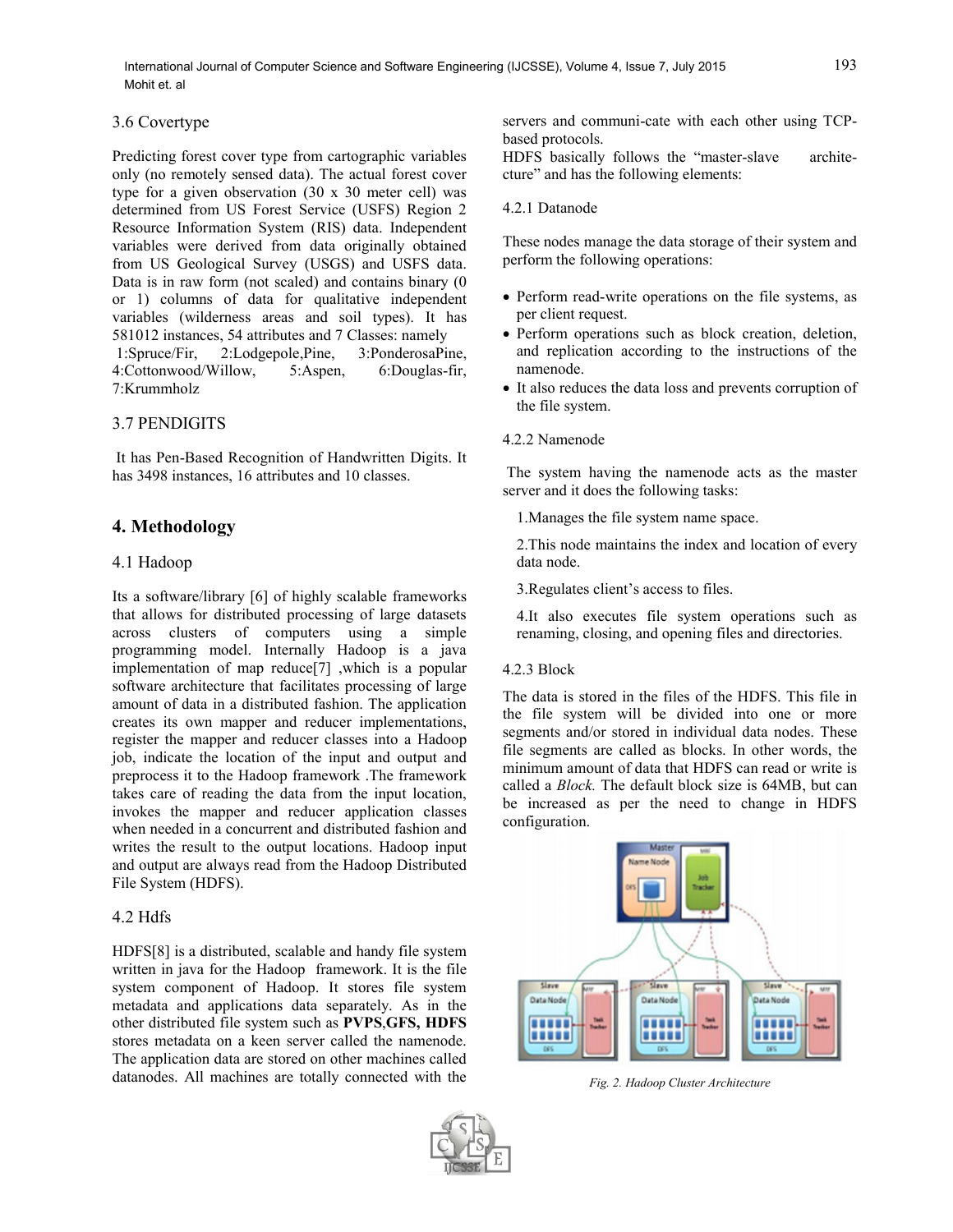HDFS stores 3 separate copies of each data block to ensure reliability, availability and performance. In large clusters, the three replicas are spread across different is resilient towards too common failure scenarios, individual datanode crashes and failures in networking equipment that bring an entire rack offline. Replicating blocks across physical machines also increases opportunities to co-locate data & processing in the scheduling of Map-Reduce jobs, since multiple copies yield more opportunities to exploit locality.

## 4.3 Weka

Weka, formally called Waikato environment for knowledge learning is a computer program that was developed at the university of Waikato in new Zealand for the purpose of identifying information from raw data gathered from agricultural domains. Weka supports many different standard data mining tasks such as data preprocessing, classification, clustering, regression, visualization, feature selection etc. The basic premise of the application is to utilize a computer application that can be trained to perform machine learning capabilities and derive useful information in the form of trends and patterns. WEKA is an open source application that is freely available under the GNU general public license agreement [9-11]. Weka operates on the prediction that each data object is described by a fixed no of attributes that usually are of specific type, normal alpha-numeric or a tool to identify hidden information from database and file systems with simple to use options and visual interfaces.

#### Steps followed

Single node cluster

- 1. Installed Ubuntu 14.04
- 2. Installed Weka and then Distributed Weka Hadoop package.
- a. For installing DistributedWekaHadoop, open Weka GUI, go to

Tools->Package Manager, there you will see DistributedWekaHadoop Package, install it and restart the GUI. Then open KnowledgeFlow from GUI and you will see Hadoop option in the Design panel of the KnowledgeFlow.

Installed Hadoop 1.2.1 as it is compatible with DistributedWekaHadoop package in Weka.

Installed and configured Hadoop-1.2.1 .

To perform the analysis, open KnowledgeFlow and copy the WekaClassifierHadoopJob option from Hadoop in Design panel to the KnowLedgeFlow layout. The WekaClassifierHadoopJob will be now displayed in the KnowLedgeFlow layout.

6.Similarly copy TextViewer option from Visualization in Design panel to the KnowLedgeFlow layout.

Now right click on the WekaClassifierHadoopJob and select text option and then click on the TextViewer so that an arrow is formed pointing towards the TextViewer which depicts that after performing analysis results are displayed through the TextViewer. Configure WekaClassifierHadoopJob according to the Single Node Cluster.

9.For configuring it double click on the WekaClassifierHadoopJob. A panel will pop up having three components namely Hadoop Configurations (for setting up the ports, HDFS path, outputPath, etc.), ARFF header/CSV Parsing (conversion of CSV dataset to ARFF dataset on which the analysis will be performed) and WekaClassifierHadoopJob (for selection of which algorithm to use, what filters to use, no of crossfolds etc.).

Set the values according to each field carefully.

After configuring it run the analysis.

Note the accuracy given by it and time required for execution by double clicking on TextViewer.

Repeat steps 9, 10 and 11 for different algorithms on different datasets.

Compare the different accuracy provided by the dataset with different classification algorithms and identify the significant classification algorithm for particular dataset.

Facility, a suite of operators for calculations on arrays, in particular matrices, a large, coherent, integrated collection of intermediate tools for data analysis, graphical facilities for data analysis and display either directly at the computer or on hardcopy.

R is very much a vehicle for newly developing methods of interactive data analysis. It has developed rapidly, and has been extended by a large collection of packages. Graphical facilities are an important and extremely versatile component of the R environment. R plotting commands can be used to produce a variety of graphical displays and to create entirely new kinds of display. In results Ranking is done on the basis of accuracy and time complexity and is used to determine which algorithm performs better.

#### **Experimental Setup**

The Experiments are conducted in a system with configuration:

Processor: Intel(R) Core (TM)  $i7-3632QM$  CPU  $@$ 2.20GHz. RAM: 8GB

HDD: 1TB

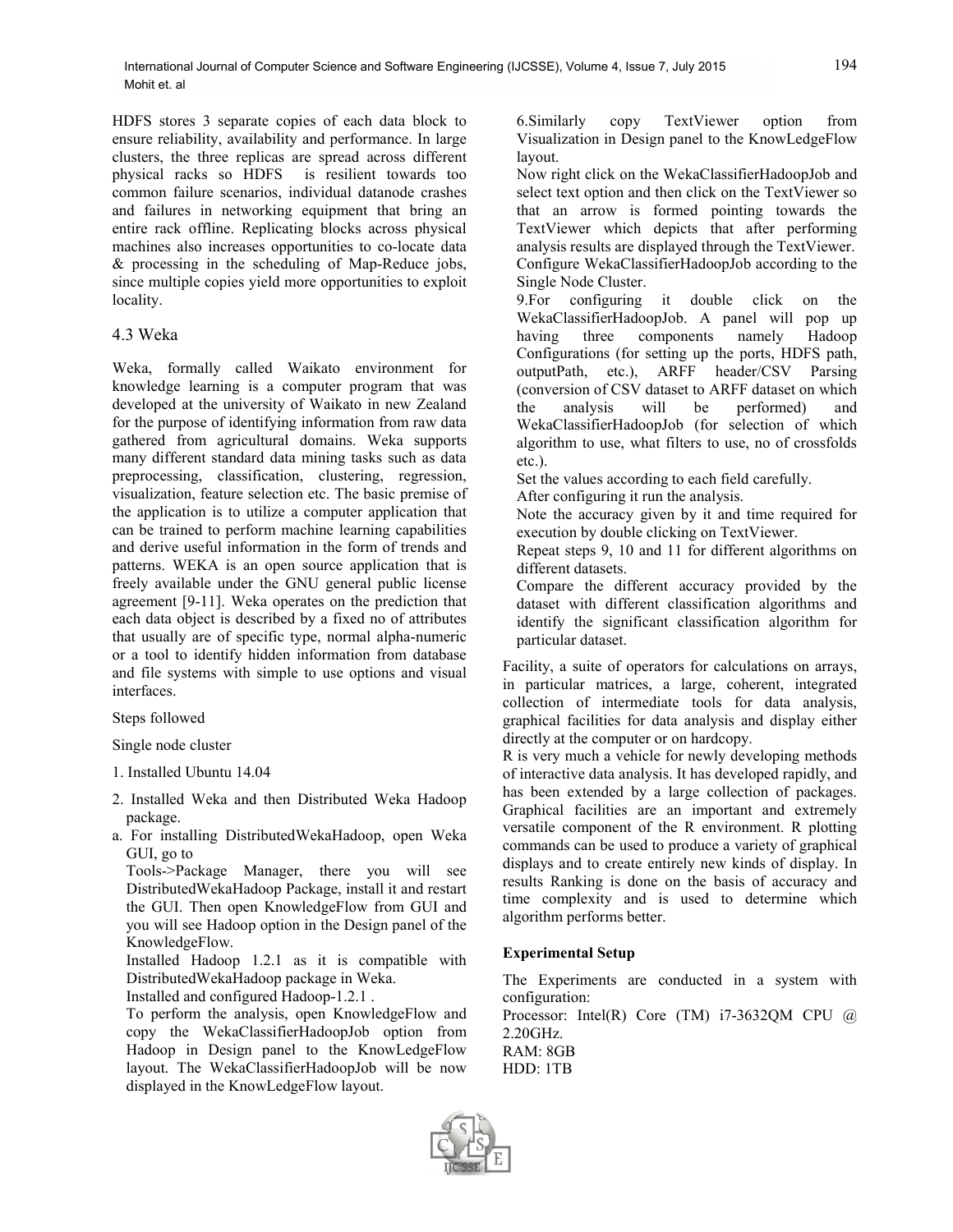# **5. Results**

# 5.1 The "R" Environment

R is an integrated suite of software facilities for data manipulation, calculation and graphical display. Among other things it has an effective data handling and storage.

*Table1: For IRIS Dataset*

| <b>AlgoName</b>       | Accuracy | Time | Ranking |
|-----------------------|----------|------|---------|
| Random forest         | 94.667   | 41   | 6       |
| J48                   | 96       | 41   |         |
| Naïve Bayes           | 96       | 41   |         |
| Multilayer Perceptron | 96.667   | 41   |         |
| Decision Table        | 92.667   | 41   |         |
| REPTree               | 94.667   | 40   | 5       |
| OneR                  | 92       | 40   | 8       |
| AdaBoost              | 95.3333  | 40   |         |



*Graph. 1. IRIS ACCURACY VISUALIZATION*



*Graph. 2. IRIS TIME VISUALIZATION*

#### *Table2: For Soyabean Dataset*

| <b>AlgoName</b>              | Accuracy | Time | Ranking |
|------------------------------|----------|------|---------|
| random forest                | 93.883   | 41   |         |
| J48                          | 94.1489  | 41   |         |
| Naïve Bayes                  | 92.0213  | 41   |         |
| <b>Multilayer Perceptron</b> | 92.5532  | 91   |         |
| <b>Decision Table</b>        | 81.383   | 40   |         |
| REPTree                      | 84.0426  | 41   |         |
| OneR                         | 44.1489  | 41   |         |



*Graph. 3. SOYABEAN ACCURACY VISUALIZATION*



*Graph. 4. SOYABEAN TIME VISUALIZATION*

*Table3: For Vote Dataset*

| <b>AlgoName</b> | Accuracy | Time | Ranking        |
|-----------------|----------|------|----------------|
| random forest   | 96.3218  | 41   | $\overline{2}$ |
| J48             | 96.3218  | 41   |                |
| Naïve Bayes     | 95.1724  | 41   | 6              |
| Multilayer      | 94.9425  | 51   | 7              |
| Perceptron      |          |      |                |
| Decision Table  | 94.9425  | 41   | 8              |
| REPTree         | 95.1724  | 41   | 5              |
| OneR            | 95.6322  | 40   | 3              |
| AdaBoost        | 95.4023  | 40   |                |



*Graph. 5. VOTE ACCURACY VISUALIZATION*



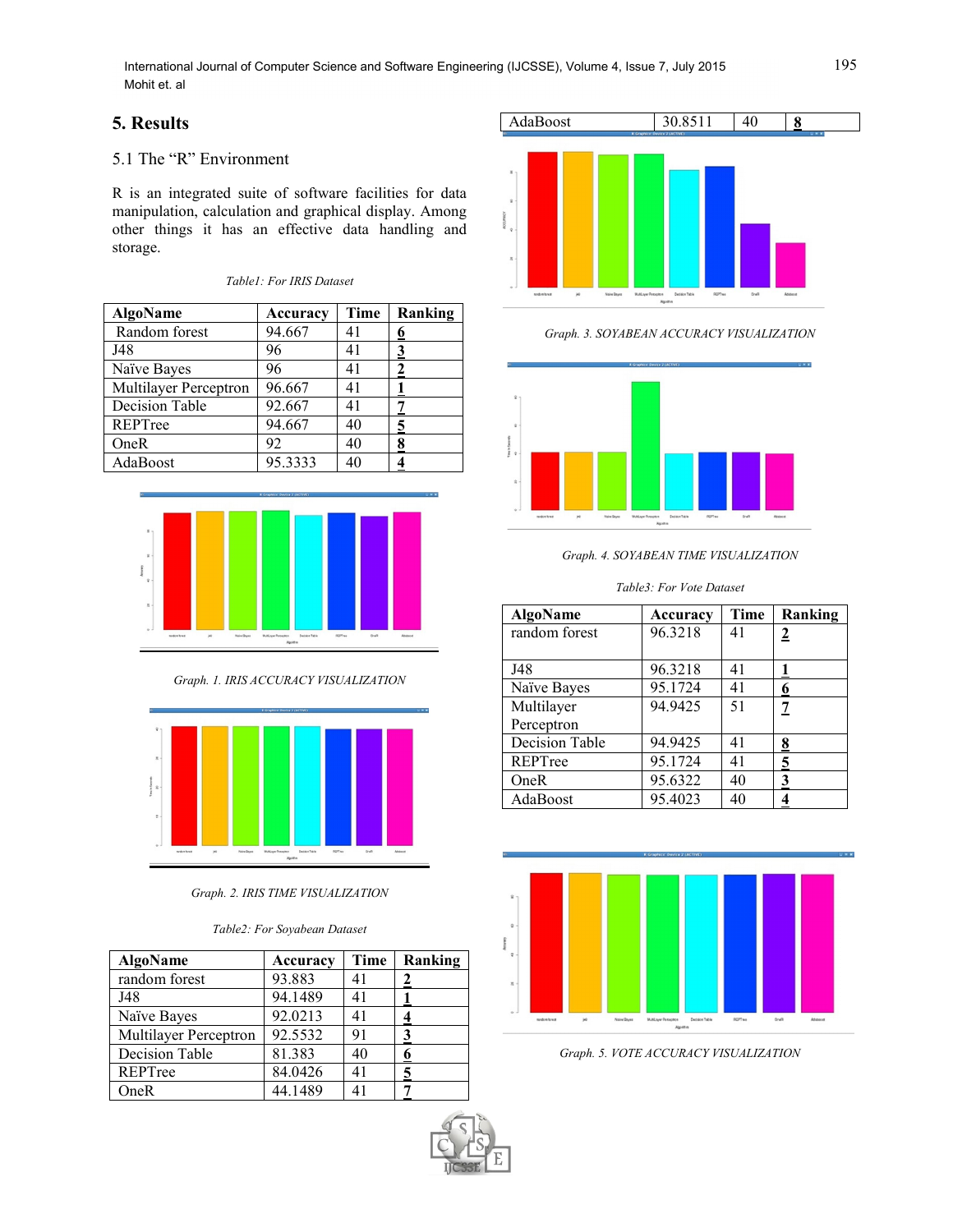

*Graph. 6. VOTE TIME VISUALIZATION*

*Table4: For Glass Dataset*

| <b>AlgoName</b> | Accuracy | Time | Ranking  |
|-----------------|----------|------|----------|
| random forest   | 98.1308  | 41   |          |
| J48             | 97.1963  | 41   | 3        |
| Naïve Bayes     | 84.1121  | 41   |          |
| Multilayer      | 94.8598  | 41   | <u>6</u> |
| Perceptron      |          |      |          |
| Decision Table  | 97.1963  | 41   |          |
| REPTree         | 96.729   | 41   | 5        |
| OneR            | 97.6636  | 41   | 2        |
| AdaBoost        | 67.757   | 41   |          |



*Graph. 7. GLASS ACCURACY VISUALIZATION*



*Graph. 8. GLASS TIME VISUALIZATION*

| Table5: For Connect-4 Dataset |
|-------------------------------|
|-------------------------------|

| <b>AlgoName</b>              | Accuracy | Time | Ranking |
|------------------------------|----------|------|---------|
| random forest                | 82.3926  | 541  |         |
| J48                          | 80.8428  | 61   |         |
| Naïve Bayes                  | 72.142   | 40   |         |
| <b>Multilayer Perceptron</b> | 80.6371  | 4451 | 3       |
| <b>Decision Table</b>        | 73.5409  | 1181 | 5       |
| REPTree                      | 76.8551  | 51   |         |
| OneR                         | 66.1353  | 51   |         |
| AdaBoost                     | 65.8303  | 51   | о       |



*Graph. 9. CONNECT-4 ACCURACY VISUALIZATION*



*Graph. 10. CONNECT-4 TIME VISUALIZATION*

*Table 6: For Covertype Dataset*

| <b>AlgoName</b>          | Accuracy | Time  | Ranking        |
|--------------------------|----------|-------|----------------|
| random forest            | 91.673   | 952   |                |
| J48                      | 89.4916  | 541   | $\overline{2}$ |
| Naïve Bayes              | 62.3693  | 151   | 7              |
| Multilayer<br>Perceptron | 77.4197  | 7403  | $\overline{5}$ |
| <b>Decision Table</b>    | 81.151   | 22945 | 4              |
| REPTree                  | 87.3271  | 101   | 3              |
| OneR                     | 67.1015  | 51    | 6              |
| AdaBoost                 | 48.8536  | 50    | 8              |

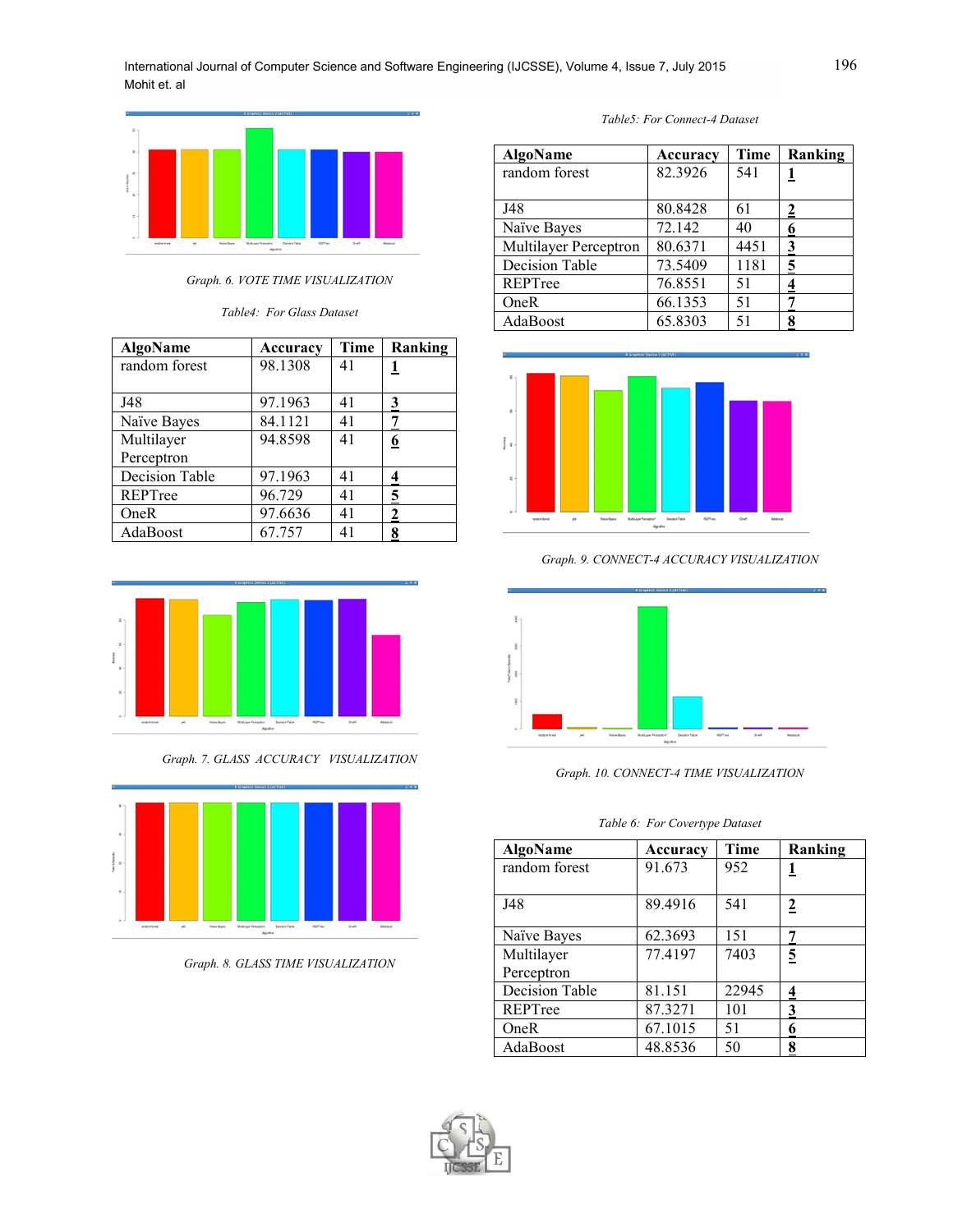

*Graph. 11. COVERTYPE ACCURACY VISUALIZATION*



*Graph. 12. COVERTYPE TIME VISUALIZATION*

*Table 7: For Pendigits Dataset*

| <b>AlgoName</b>       | Accuracy | Time | Ranking |
|-----------------------|----------|------|---------|
| random forest         | 98.8279  | 51   |         |
| J48                   | 95.0257  | 41   | 2       |
| Naïve Bayes           | 80.4174  | 41   | 5       |
| Multilayer Perceptron | 93.7965  | 181  | 3       |
| <b>Decision Table</b> | 72.6987  | 51   |         |
| REPTree               | 92.5958  | 41   |         |
| OneR                  | 38.3934  | 41   |         |
| AdaBoost              | 20.526   | 41   |         |



*Graph. 13. PENDIGITS ACCURACY VISUALIZATION*



*Graph. 14. PENDIGITS TIME VISUALIZATION*

Analysis of IRIS data set using Hadoop and R visualization revealed that MLP gave best accuracy while OneR performed worst. (Table 1 and Graph 1)

Similarly for Soyabean data set J-48 showed best accuracy followed by Random Forest and MLP. (Table 2 and Graph 3)

For Vote data set both J-48 and Random Forest gave same accuracy followed by OneR which performed worst in case of IRIS data set. (Table 3 and Graph 5)

When similar analysis was done for Glass data set it depicted that Random Forest gave the best accuracy followed by OneR while Adaboost performed worst. (Table 4 and Graph 7)

For Connect-4, Covertype and Pendigits data set Random Forest gave the best accuracy for all three followed by J-48. (Table 5,6,7 and Graph 9,11,13)

Except for Vote and IRIS data set, Adaboost gave the worst accuracy in all the cases.

As far as Time Complexity is concerned it gave almost similar results for all data sets however since analysis is done in Hadoop, time complexity is much improved as compared to analysis in Sequential.

# **6. CONCLUSIONS AND DISCUSSIONS**

In this study we have compared the performance of various classifiers. Seven data sets from benchmark data set (UCI) are used for experimentation. Numbers of cross-folds in each case are 10. In general it is found that the performance of classification techniques varies with different data sets. Factors that affect the classifier's performance are:

- 1. Data set
- 2. Number of instances and attributes
- 3. Type of attributes
- 4. System configuration.